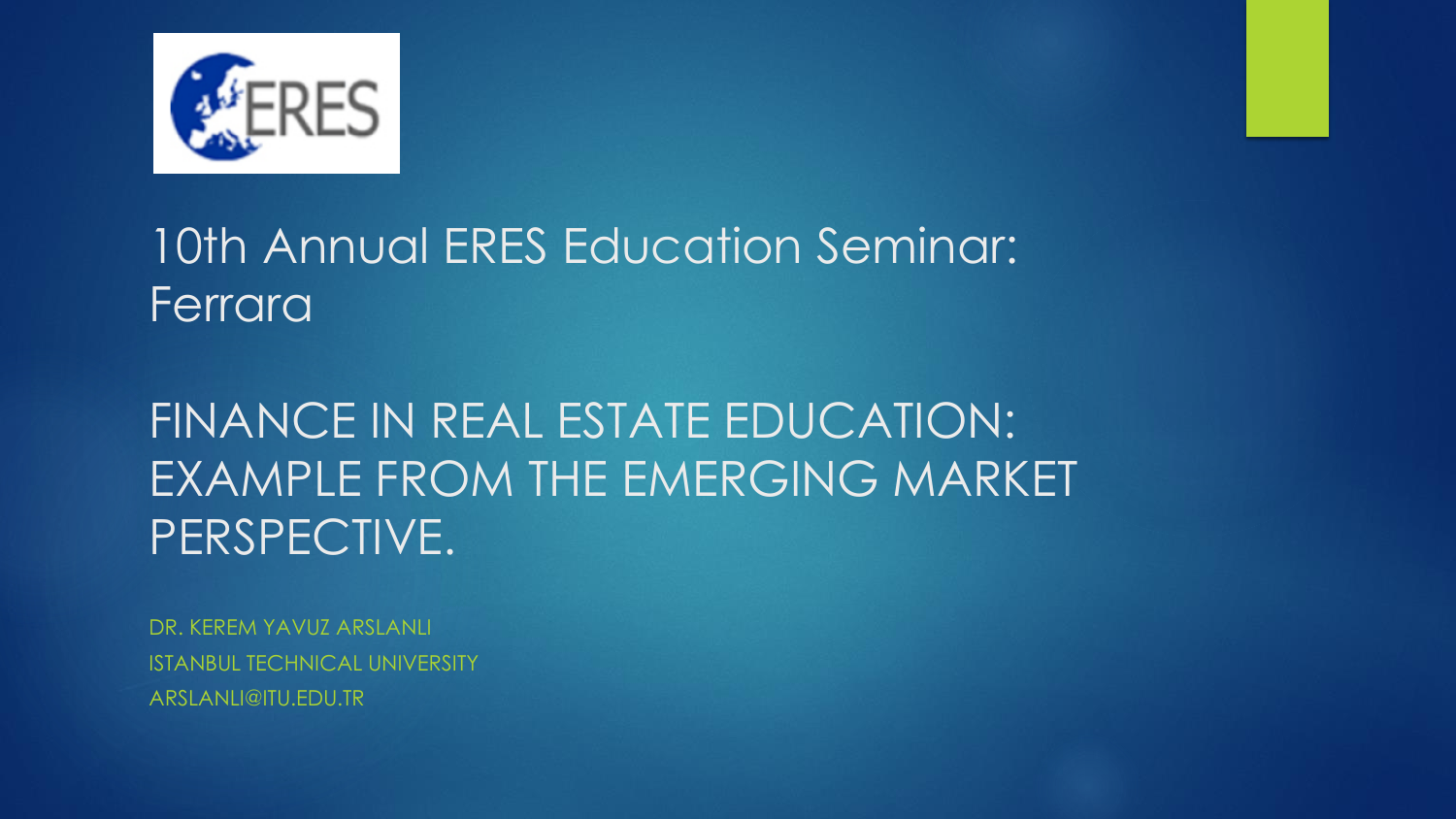### Real Estate Finance

Since the beginning of first Real Estate Development Master's Program in Turkey 2001, real estate finance as a term has been little changed and evolved by definition

**Space Market** and **Asset Market**

After 2007 New Mortgage system is introduced in Turkey and past 7 years market is demanding more **knowledge** and **data** in order to position itself to rapid changing of game rules from local and central governments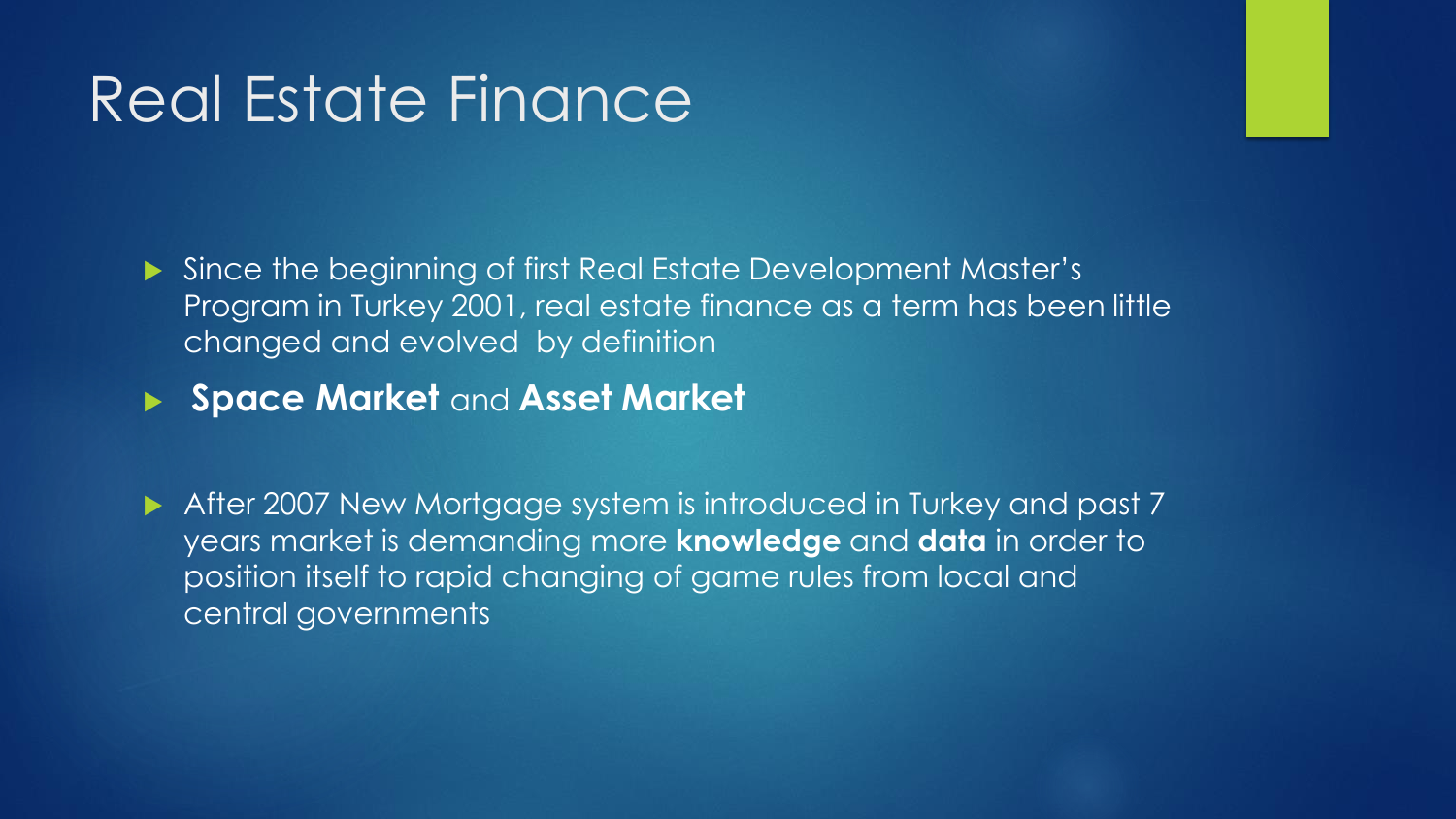# Turkey Economic Outlook

|                                                    | 2012   | 2013           | 2014   |
|----------------------------------------------------|--------|----------------|--------|
| GDP (%)                                            | 2,2    | $\overline{4}$ | 4,3    |
| <b>GDP Per Capita</b>                              | 10.504 | 10.782         | 11.277 |
| Population<br>(million)                            | 75.6   | 76.6           | 77.3   |
| Household<br><b>Spending Growth</b><br>Rate $(\%)$ | $-0.7$ | 4,6            | 2.9    |
| <b>Inflation</b>                                   | 6,2    | 7,4            | 9,16   |
| Unemployment                                       | 9.2    | 9.7            | 9      |
| Lira/ $\xi$                                        | 2.3    | 2.52           | 2,95   |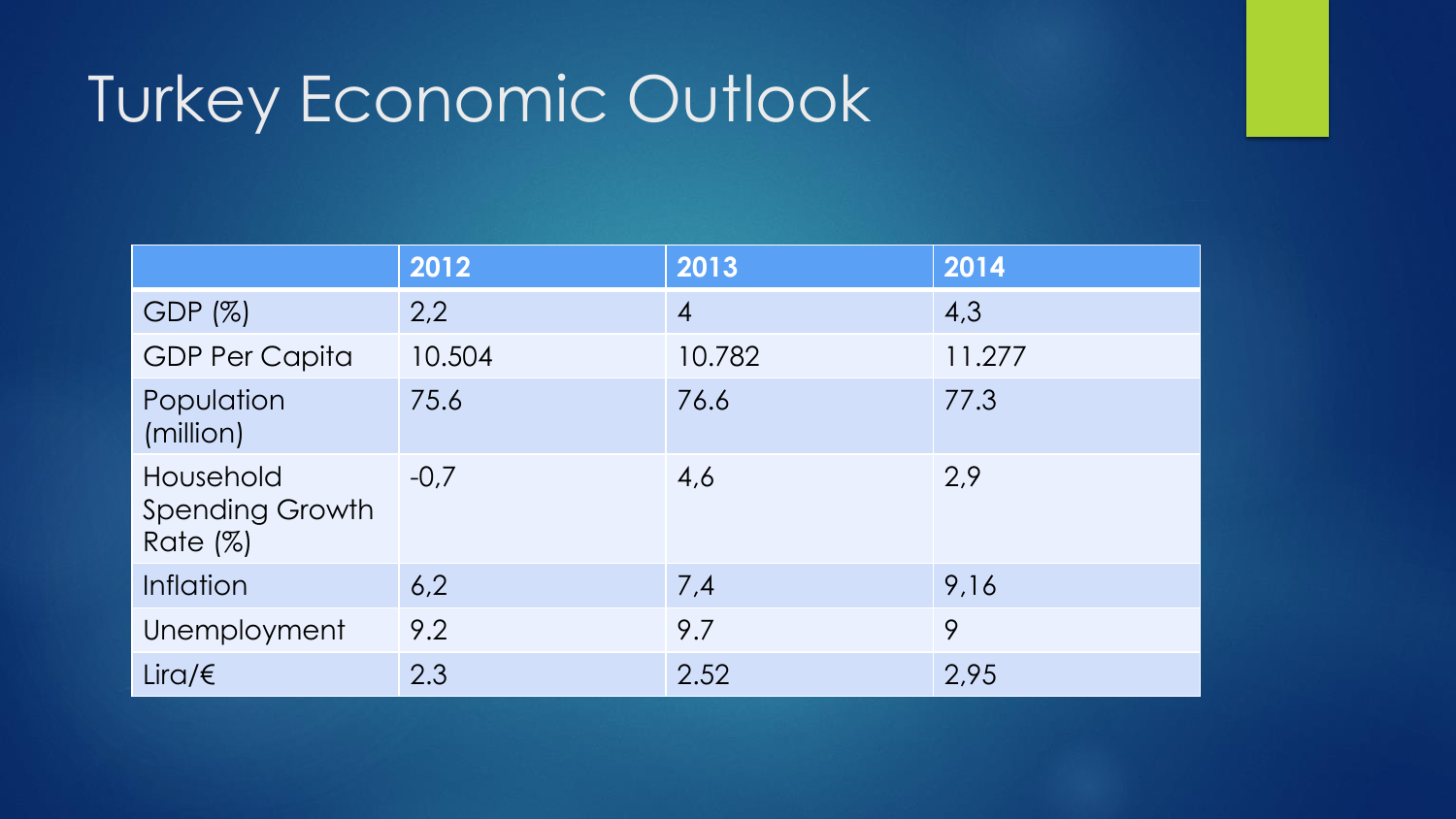# THE EMERGING MARKET PERSPECTIVE

Among those changes the real estate finance course at Istanbul Technical University started a curriculum mostly from **US perspective**  while strengthen the enrollment from **Erasmus programs** in EU

 While most of the fundamentals of real estate finance stays the same, multidisciplinary backgrounds of the students provide different viewpoints and **investment/ risk** perception to be discussed throughout the year.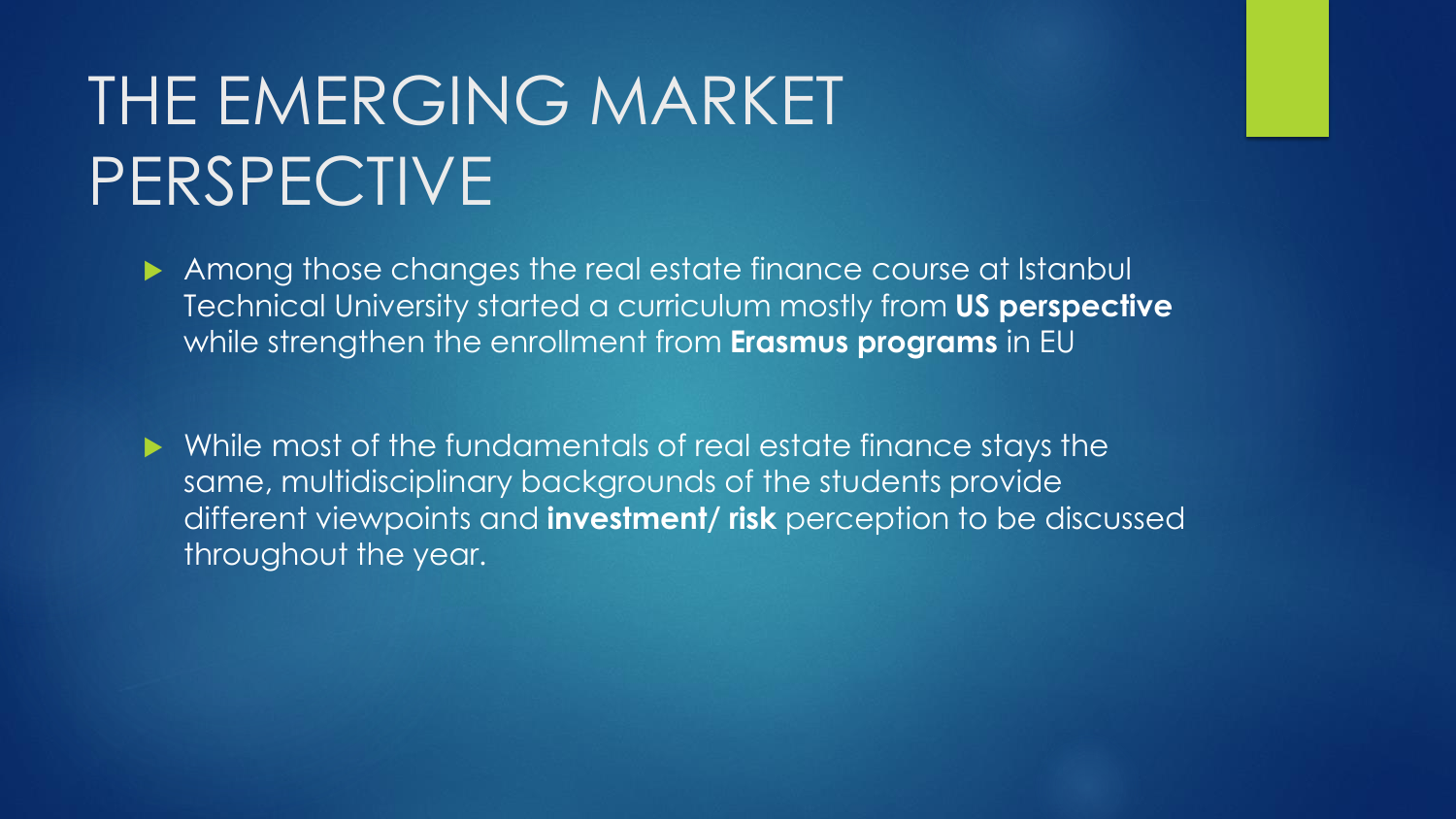# Change of Syllbus REF 2001-2014

Canadian Real Estate [Finance : a Typical](http://books.google.it/books?id=tSxqAAAACAAJ&dq=inauthor:%22A.+F.+%28Albert+Frederic%29+Eger%22&hl=it&sa=X&ei=-buAVJrtAcWrPNTTgcgF&ved=0CCcQ6AEwAQ) Transaction: Albert F. EGER

(2001-2003)

▶ Commercial Real Estate Analysis and Investments: Analysis & Investments: Geltner & Miller

 $\blacktriangleright$  (2004-2012)

 **Real Estate Finance and Investments 14th Edition Bruggemann & Fisher**

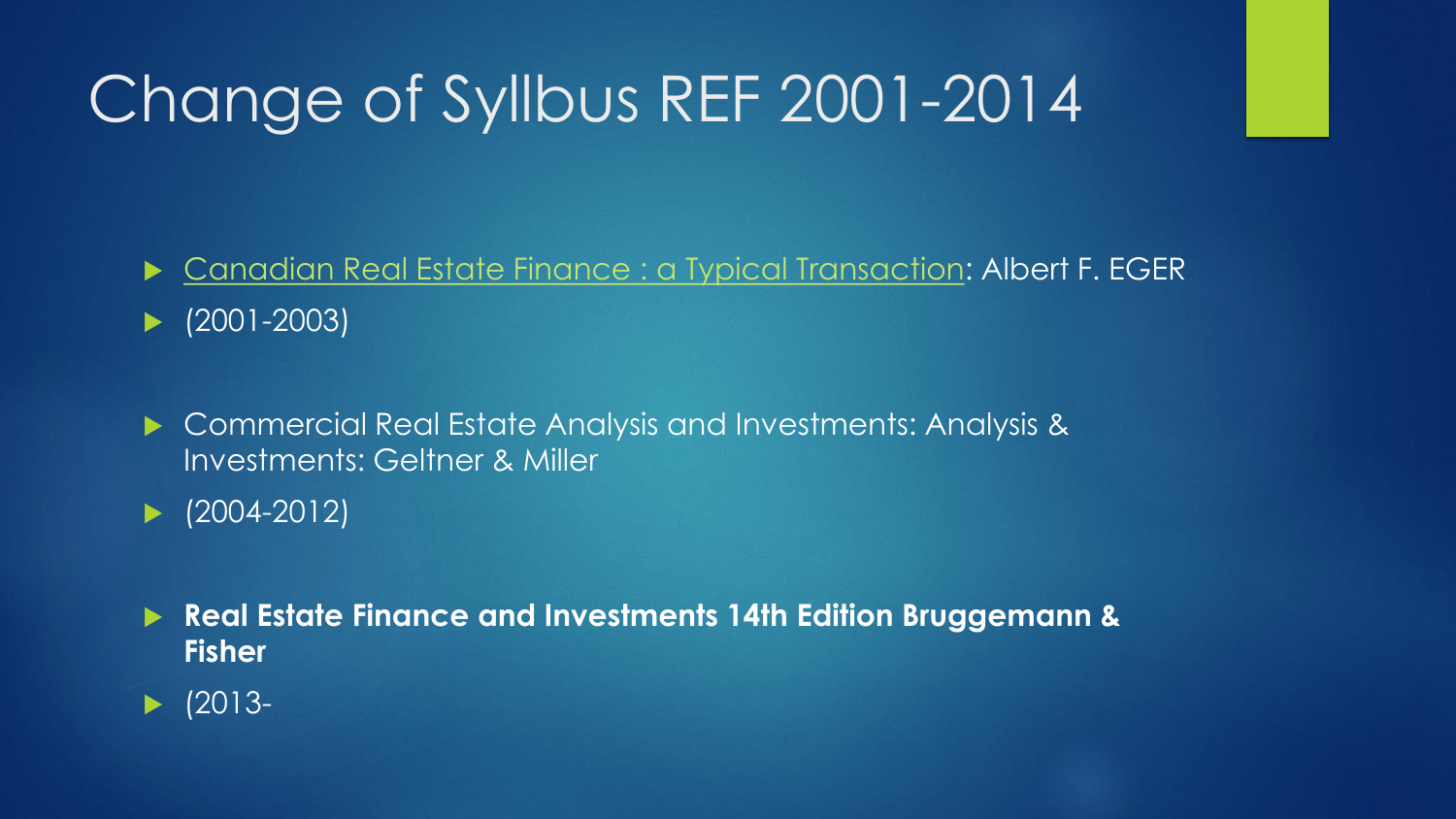### The Alumni Survey 2013

 Survey has been conducted to **+250** Alumni of Real Estate Development Masters Programme through **2003-2013**

 Survey aim to capture the last decade's fast changeing real estate business environment.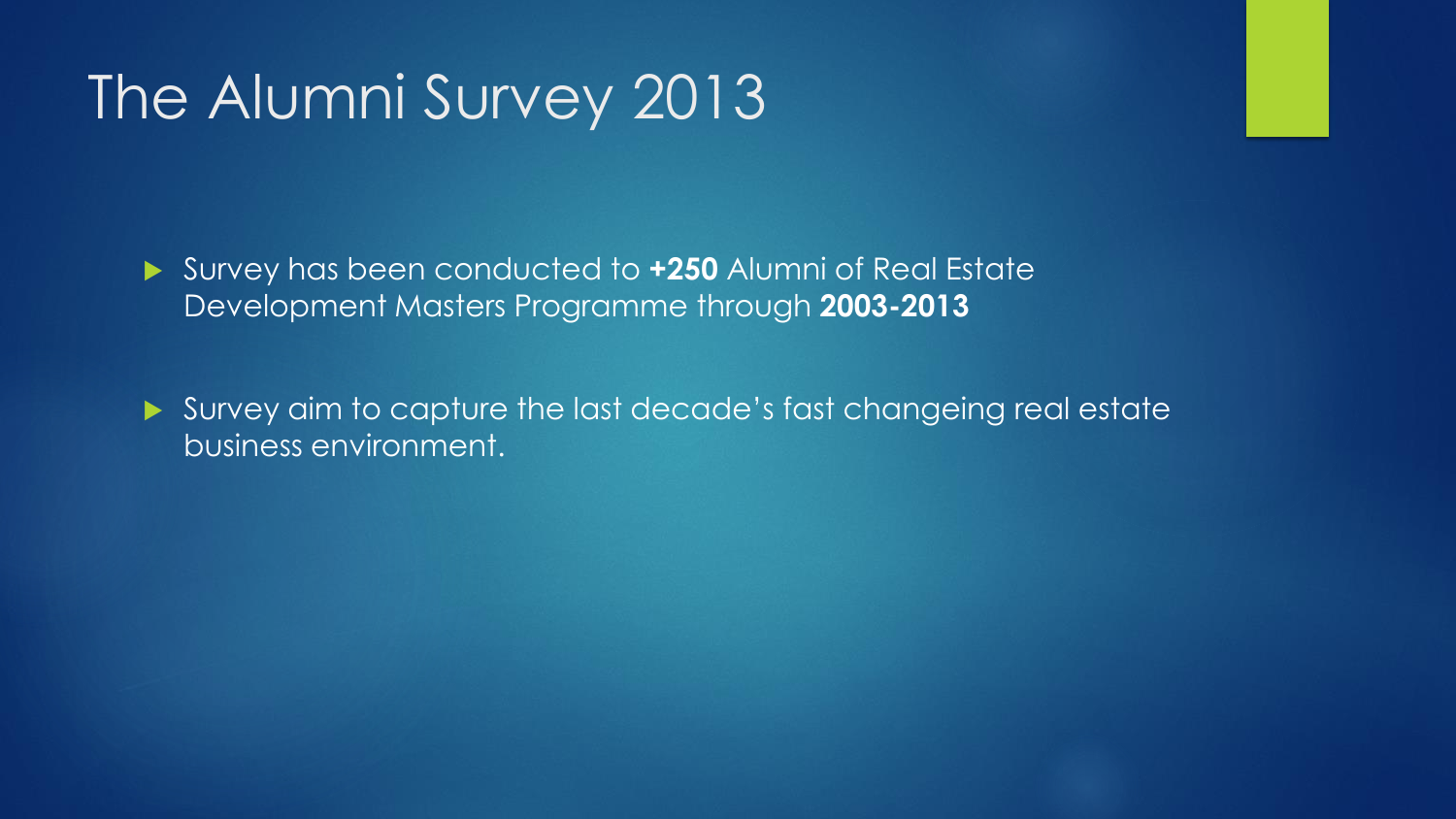### The Alumni Survey

In order to get the contribution of courses, thesis and networking abilities of student to their future carer planning, questionerries were asked to alumnies. Their feedback is give valuable information for determining the new vision of Master's program.

Alumnies respond to contribution to their business network gets the higher score where little critic from few where their jobs on public enterprises.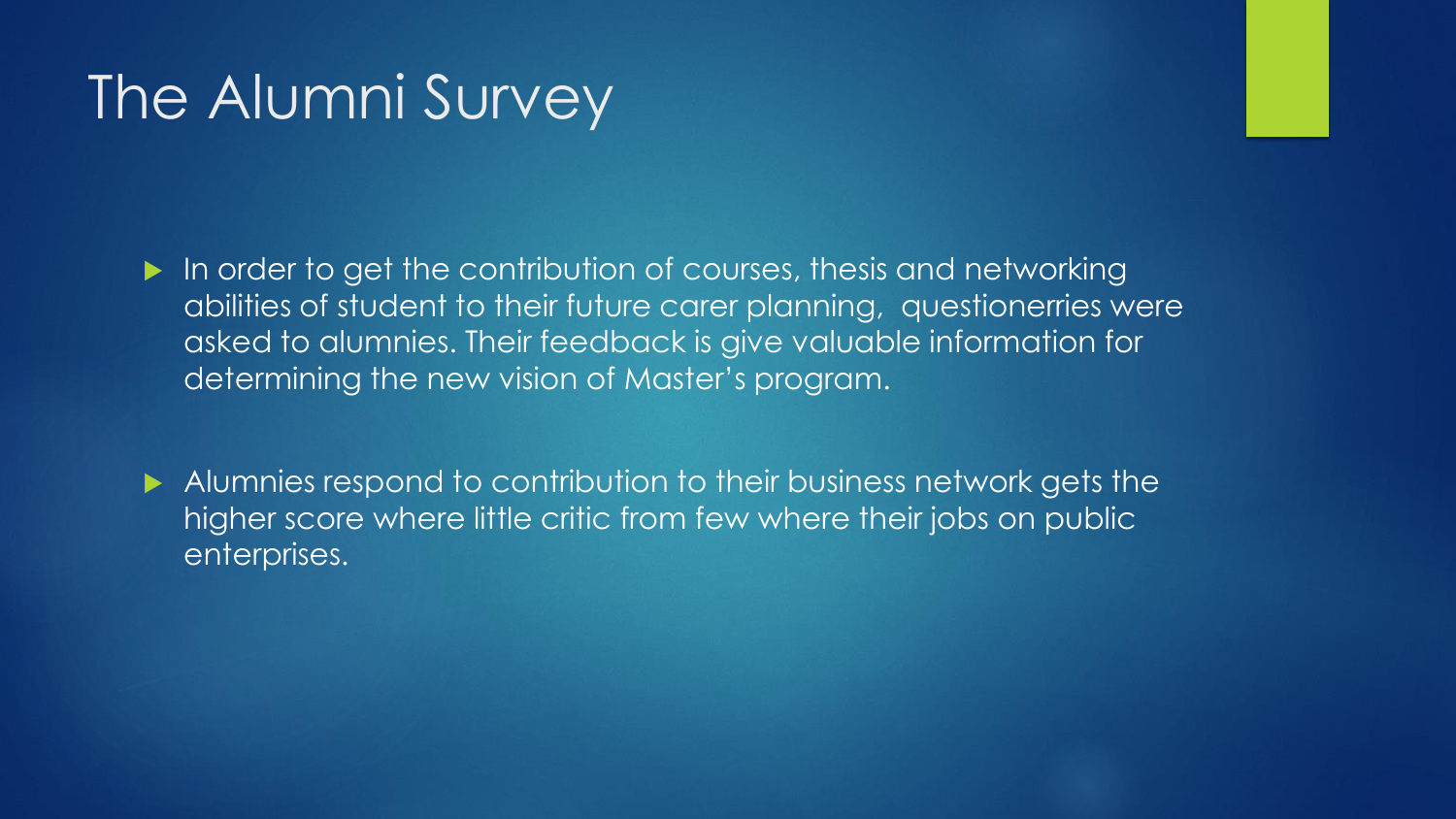### The Alumni Survey

 $\blacktriangleright$  The contribution of the thesis gets a hard critic from alumnies that long and demanding workload of thesis is taken little effect on their careers.

▶ Course is popular among Faculty of Architecture, Civil Engineering and Business Administration programs, students have opportunity to meet and share different opinions about financial decisions and risk measures.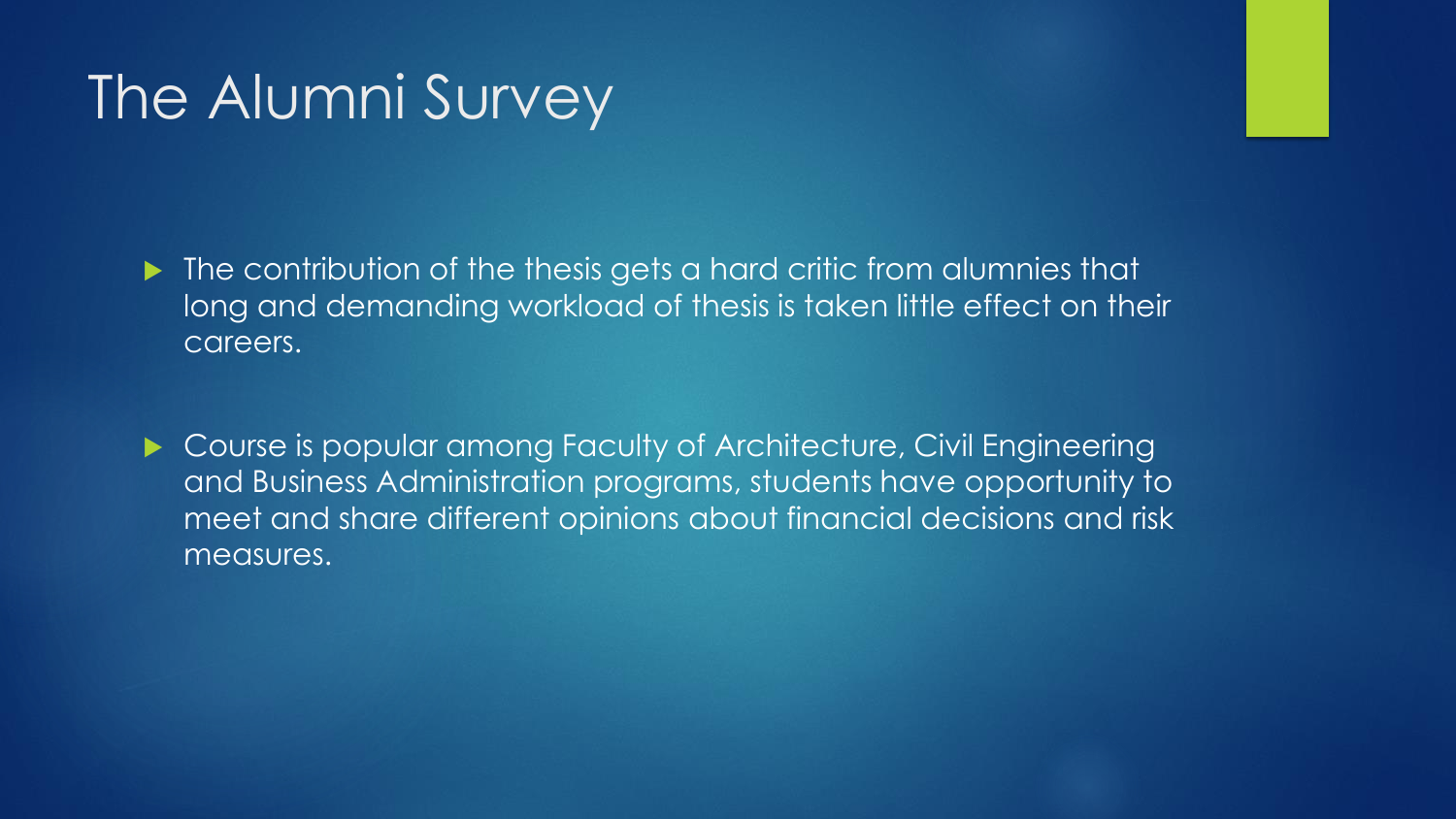#### Response Percentage to Finance Lecture Syllbus Effect on Careers

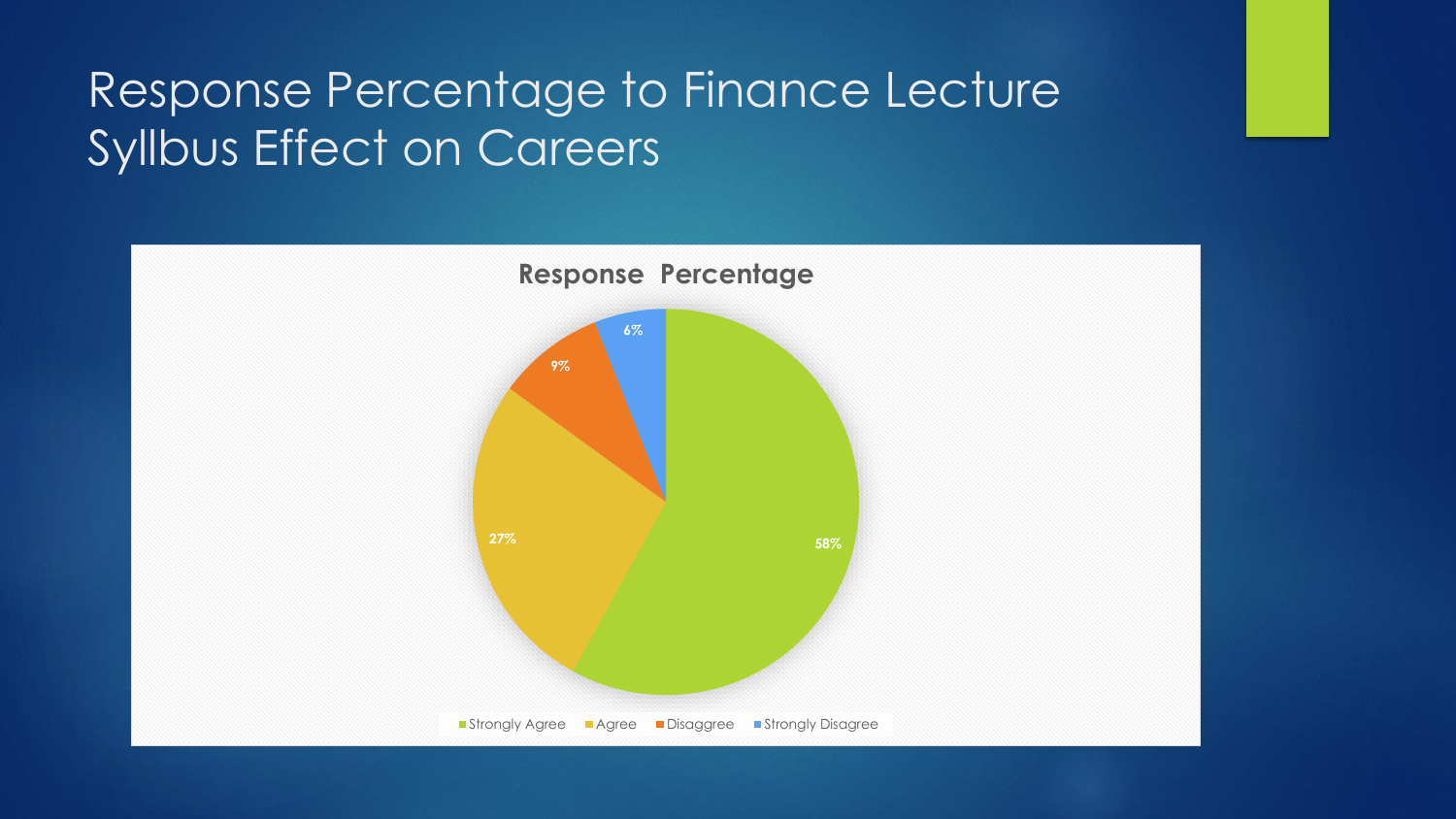#### Response Percentage to Finance Lecture Syllbus Effect on Master Thesis

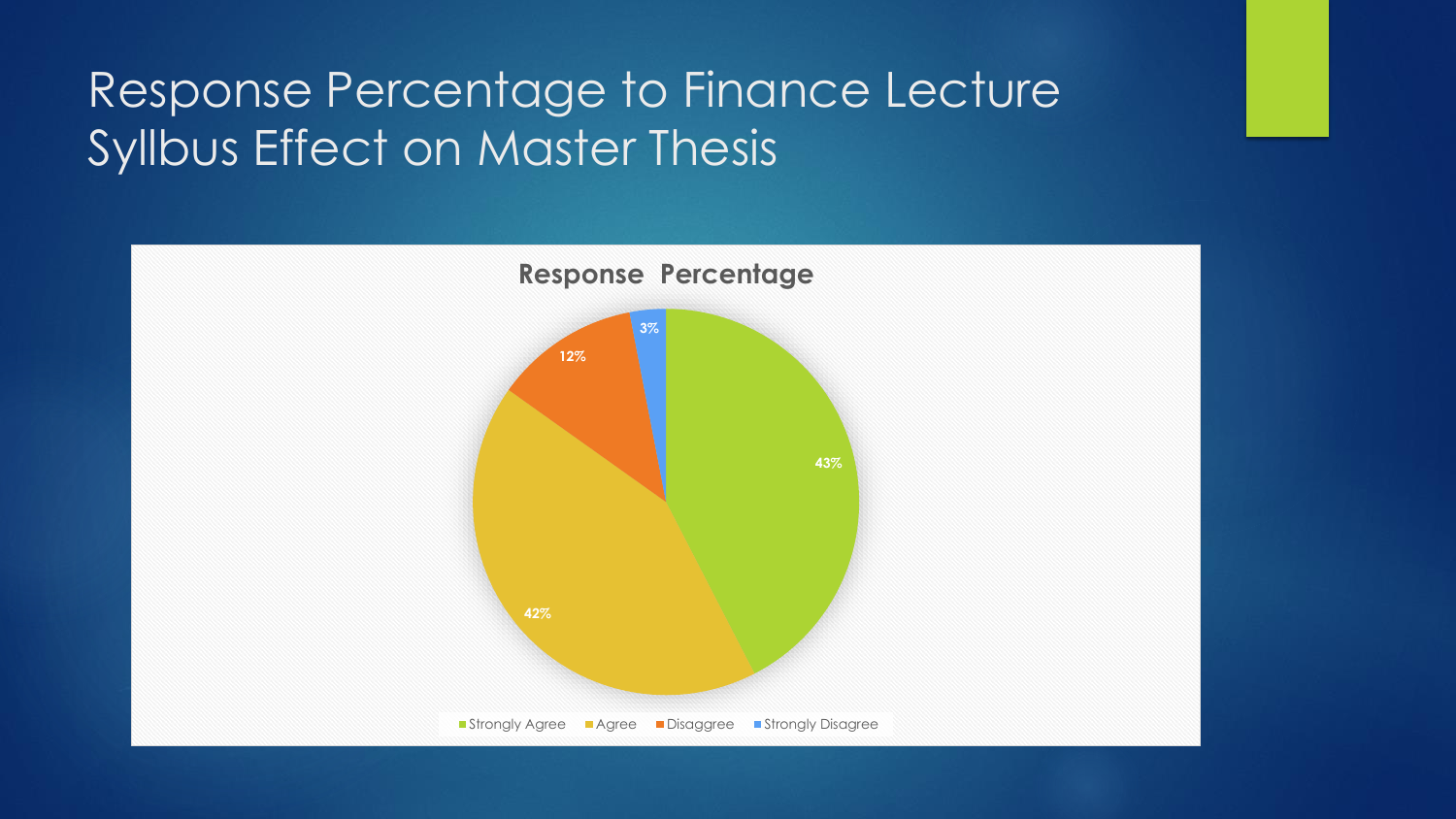#### Response Percentage to Finance Lecture Syllbus Effect on Business Network

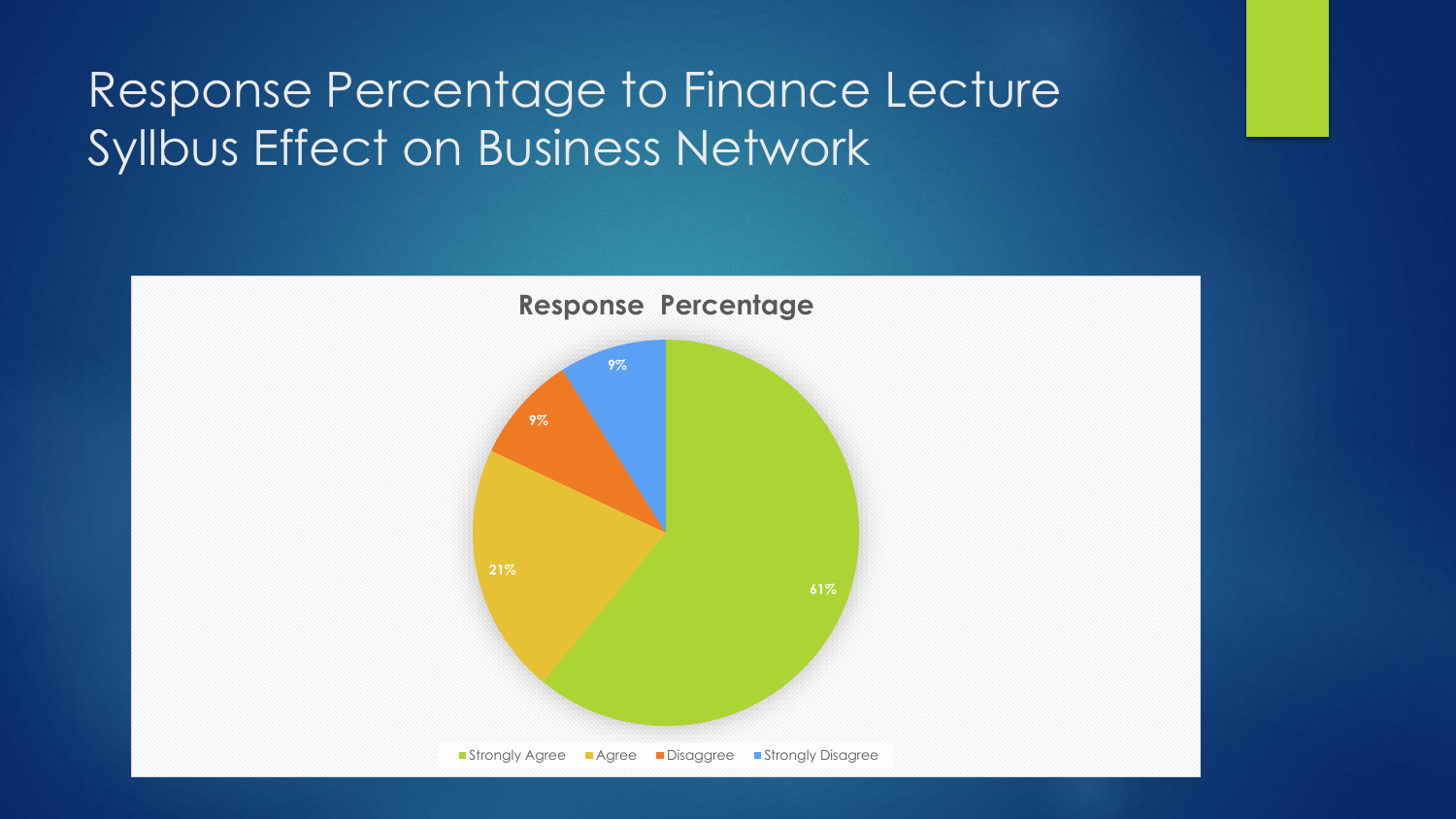# **Conclusion**

 Students demand is mismatched from general business environment of emerging market conditions.

- More development oriented Real Estate Business environment makes it even harder to follow up the Real Estate Investment Business Model.
- Market is moving ( little but eventually) to Asset market oriented models but lack of capital and need for foreign investments will contribute less under Basel III on emerging markets

 We expect more equity/ less financial leverage generated by dept on RED projects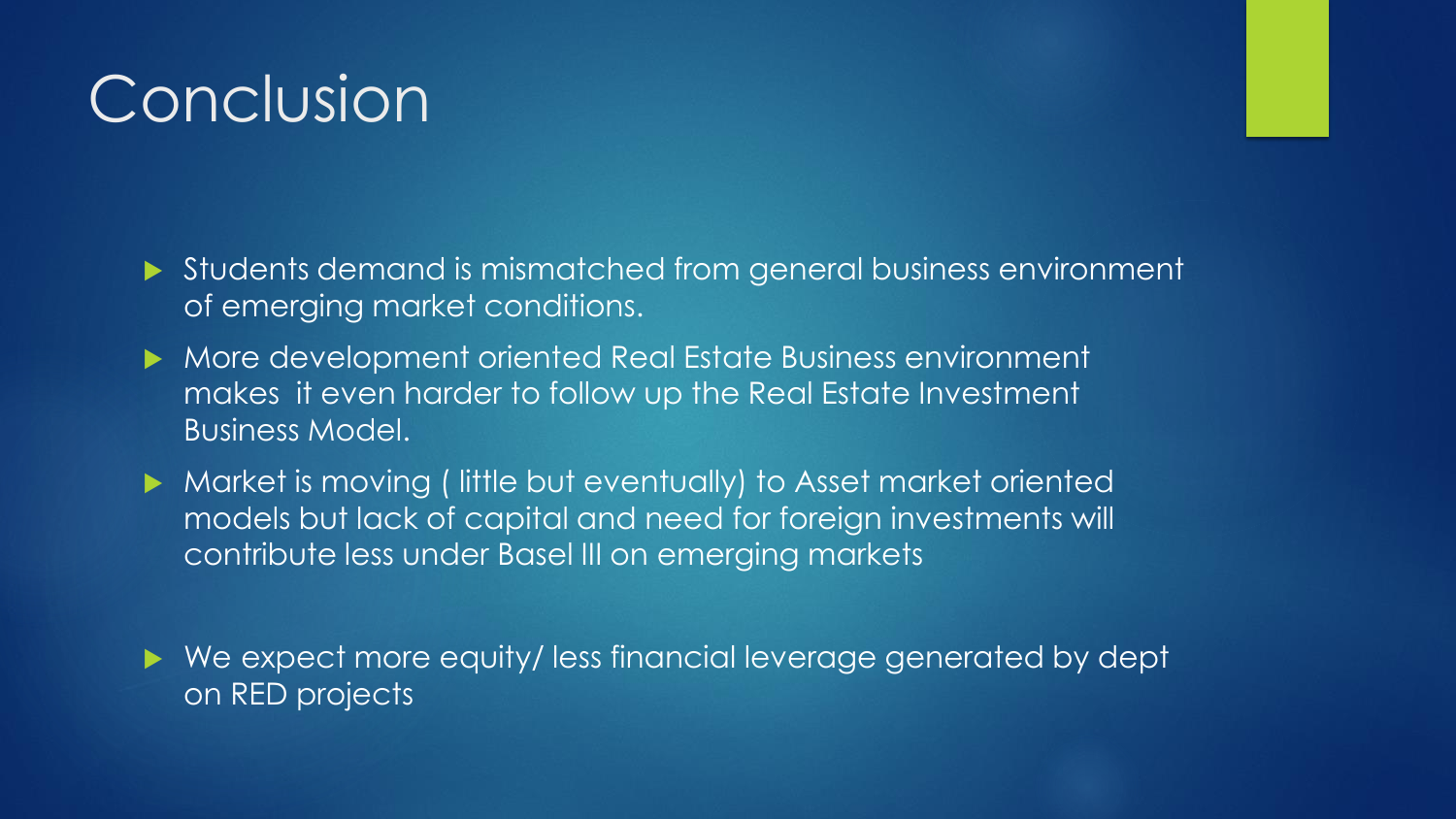## Conclusion

GDP/ Mortgage Credits ratio still below %5 and as the volüme of this market grow it will enable to debt financing in Turkey more.

 $\rightarrow$  +10 % rates is expected to happen in 4-6 years, Lifelong Education Schemes are expected on demand by Alumni and RE Industry.

Dynamic 1-3 Months of RE Finance modules should be provided to Professionals upon Basel III requirements is set to be operational